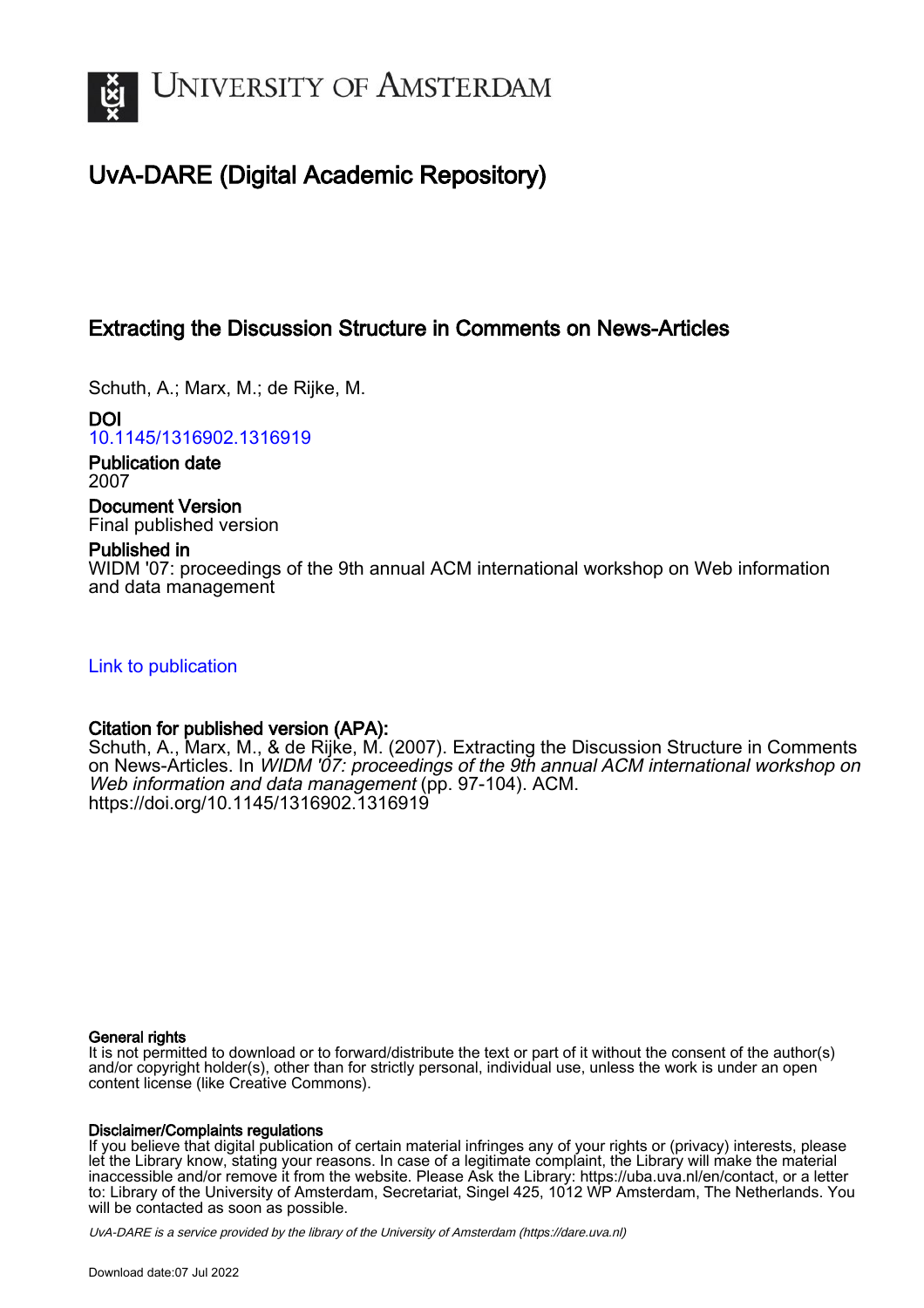# **Extracting the Discussion Structure in Comments on News-Articles**

Anne Schuth Universiteit van Amsterdam aschuth@science.uva.nl

Maarten Marx Universiteit van Amsterdam marx@science.uva.nl

Maarten de Rijke Universiteit van Amsterdam mdr@science.uva.nl

# **ABSTRACT**

Several on-line daily newspapers offer readers the opportunity to directly comment on articles. In the Netherlands this feature is used quite often and the quality (grammatically and content-wise) is surprisingly high. We develop techniques to collect, store, enrich and analyze these comments. After giving a high-level overview of the Dutch 'commentosphere' we zoom in on extracting the discussion structure found in flat comment threads; people not only comment on the news article, they also heavily comment on other comments, resembling discussion fora. We show how techniques from information retrieval, natural language processing and machine learning can be used to extract the 'reacts-on' relation between comments with high precision and recall.

## **Categories and Subject Descriptors**

H.3.1 [Information Systems]: Information Storage and Retrieval—Content Analysis and Indexing

#### **General Terms**

Experimentation

## **Keywords**

Web mining, Web data extraction

## **1. INTRODUCTION**

In the past few years, the World Wide Web saw some fundamental changes among which the phenomenon known as user generated content: users, as opposed to owners of websites, are now able to add their content. Examples are Wikipedia, discussion boards, blogs, social networking sites, customer review sites, experience or photo sharing sites, etc.

User generated content existed long before the web, in the form of a Letter To the Editor (LTE), which was part of newspapers from the start. With newspapers going from printed form to the web, some of them have also adopted

Copyright 2007 ACM 978-1-59593-829-9/07/0011 ...\$5.00.

the web analogue of the LTE: comments to news-articles in a manner familiar from weblogs. But an LTE is very different from a comment on a webpage: an LTE is slower in appearing, it may be edited, and the newspaper decides if, when and where it is placed.

In the Netherlands we see that newspapers have different strategies to deal with this new form of LTE. Just 2 out of the 8 national daily newspapers allow comments on all their articles; one allows comments on a small collection, and one allows them only on special "discussion articles". Interestingly, the two Dutch quality newspapers which both devote a lot of printed space to opinionated articles from authors not affiliated to the newspaper do not have a comment facility at all.

Why would one study comments on newspaper articles? We see two reasons. The first is web-technical. Comments are an integral part of the blogging experience according to various user studies [\[5,](#page-8-0) [11\]](#page-8-1). Users would like to have support in assessing comments (search, more structured presentation) [\[3\]](#page-8-2). We believe this also holds for comments on news articles. The second reason is sociological. The Netherlands are a politically very polarized nation. Recently there were two political murders involving very controversial figures. There are heated debates on immigration issues, and newspaper articles on these tend to generate loads of comments and debate [\[12\]](#page-8-3). To understand and analyze this period, these comments (of ordinary people) may be a valuable source.

These two reasons come together in the main topic of this paper: extracting discussion structure within flat lists of comments. On all of the Dutch news-sites it is presently not possible, for someone posting a comment, to specify whether he or she is commenting on the article or on some previous comment by another author. (Neither is this possible on e.g. blogger.com). The effect is that discussions are often quite confusing and hard to read. It would be very helpful to bring forth the underlying structure, and to present this structure within the comment thread by, for example, hyperlinks between comments standing in the reacts-on relation.

Thus our goal is to make as much implicit information explicit, and we use all available tools and techniques to do this. Explicit information may result in better user interfaces to comments. It is also key to both qualitative and quantitative OLAP style analysis of this huge amount of data.

Research Questions. We have two main research questions. The first explores the dataspace: What does the Dutch

Permission to make digital or hard copies of all or part of this work for personal or classroom use is granted without fee provided that copies are not made or distributed for profit or commercial advantage and that copies bear this notice and the full citation on the first page. To copy otherwise, to republish, to post on servers or to redistribute to lists, requires prior specific permission and/or a fee.

*WIDM'07,* November 9, 2007, Lisboa, Portugal.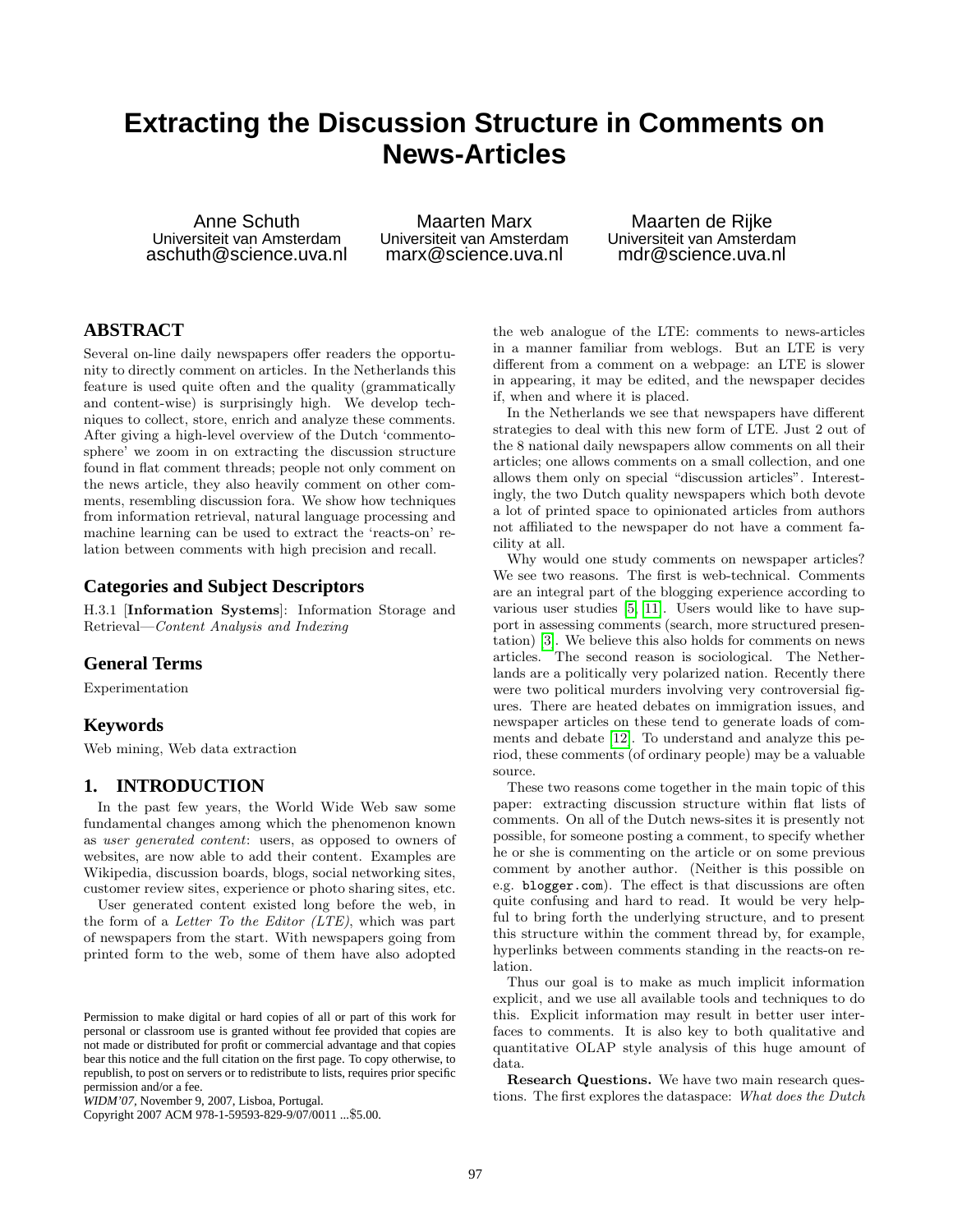

<span id="page-2-2"></span>Figure 1: Flowchart of the data acquisition process.

'commentosphere' consist of and what does it look like? This is an umbrella for questions like: Who is posting comments? Where do commenters come from? Do they react on each other? In what way do they react? What does a comment look like? What kind of language is used? The second is technical. How can the discussion structure of comment threads be made explicit?

Organization of the paper. We first describe the data 'as-it-is' and how it is acquired (Section [2\)](#page-2-0). We explore the data in Section [3,](#page-2-1) answering the first research question. In Section [4](#page-4-0) we develop methods to extract the discussion structure of threads and evaluate these. We end with conclusions and directions for future work.

#### <span id="page-2-0"></span>**2. DATA DESCRIPTION AND ACQUISITION**

We study comments attached to news-articles placed on the websites of four national Dutch daily newspapers,

| de Telegraaf |                  | http://www.telegraaf.nl/                 |
|--------------|------------------|------------------------------------------|
|              | Algemeen Dagblad | http://www.add.nl/                       |
| Trouw        |                  | http://www.trouw.nl/                     |
| $\rm NRC$    |                  | http://weblogs.nrc.nl/weblog/discussie/  |
|              |                  | and one web-only news-source, www.nu.nl. |

## **Terminology**

We use the following terminology. A *(news-)site* is a source that produces news-articles.

An article is a complete news-article published on a newssite. Usually the author who wrote the article is mentioned, as is its place of origin. All news-sites also state the date and time of publishing, except for Trouw, who states only the publishing dates. This will be a shortcoming as will be seen later on.

The comments on articles consist of at least the name of the author and the comment itself. At a few sites, an email address and the city the commenter lives in, are also required. As is the case with articles, comments have, on all sites, a date and time of publishing attached to them.

A comment-thread, or just thread is a flat list consisting of comments, in reverse chronological order. There are no explicit relations between comments other than the publishtime, as opposed to, for example, fora were usually features exist to mark a post as a reply to a specific previous post.

| site            | article                    | comment                     |
|-----------------|----------------------------|-----------------------------|
| id $(int, key)$ | id <i>(int, key)</i>       | id $(int, key)$             |
| name $(string)$ | site_id $(int, foreign)$   | $article_id$ (int, foreign) |
| url $(strinq)$  | source_url <i>(string)</i> | full_text $(blob)$          |
|                 | comment url $(strinq)$     | author $(strinq)$           |
|                 | title <i>(string)</i>      | city $(strinq)$             |
|                 | description (blob)         | email $(string)$            |
|                 | full_text $(blob)$         | date_published $(time)$     |
|                 | date_published $(time)$    | date_scraped $(time)$       |
|                 | date_scraped (time)        |                             |

#### <span id="page-2-3"></span>Table 1: Structure of the Database: site, article and comment relation with their attributes.

A commenter is person who comments on an article. Usually a commenter only leaves a name behind, but on some site a city and email address as well. Commenters may comment on an article more than once, and they can comment on more than one article on more than one site. Since usually only a name indicates a commenter it is difficult to discover the identity of a commenter [\[4\]](#page-8-4).

#### **Data Acquisition**

All five sites offer an RSS-feed with headlines and links to the newest articles. Only NRC publishes the full content of posts, that can be commented on, through their feed. So for all sites but NRC the articles need to be extracted from the HTML version of the site.

Specialized wrappers are written to fit each site and make sure as little HTML as possible is attached to an article. Scraping comments is done separately from scraping the articles, the reason for this is a timing issue: we do not want to miss articles so we check the RSS often. The harvesting of comments is, as was the case with most articles, done through the HTML interface of the news sites, with specialized wrappers for each site. The complete data-flow is illustrated in Figure [1.](#page-2-2) Nu.nl forms an exception as comments on its articles are published on nujij.nl

Tricky points in the data collection phase are exactly when and how often to scrape, and character encoding issues. Maintaining an almost realtime mirror of all comment threads is nearly impossible because we have to poll all open articles for new comments. Making comments available through RSS would solve this problem. For a more in depth discussion of these issues, see the full report [\[9\]](#page-8-5).

Scalability. Even though the collection of data poses a serious constraint on the time taken by harvesting algorithms, this time only goes up linear with the number of sources or threads considered. This also holds for the algorithm, discussed later, used for analyzing the threads.

Storage. All the collected data is simply stored in a relational database, mainly consisting of three relations: site, article and comment with attributes and their type as listed in Table [1.](#page-2-3)

#### <span id="page-2-1"></span>**3. DATA EXPLORATION**

In order to gain some insight in the data considered and to give ground to choices made later on we provide basic data on the four important concepts in our data: *articles*, comment threads, comments, and commenters.

#### **3.1 Articles**

So far we have collected the following amount of data: For Nu.nl only articles which do have comments are indexed)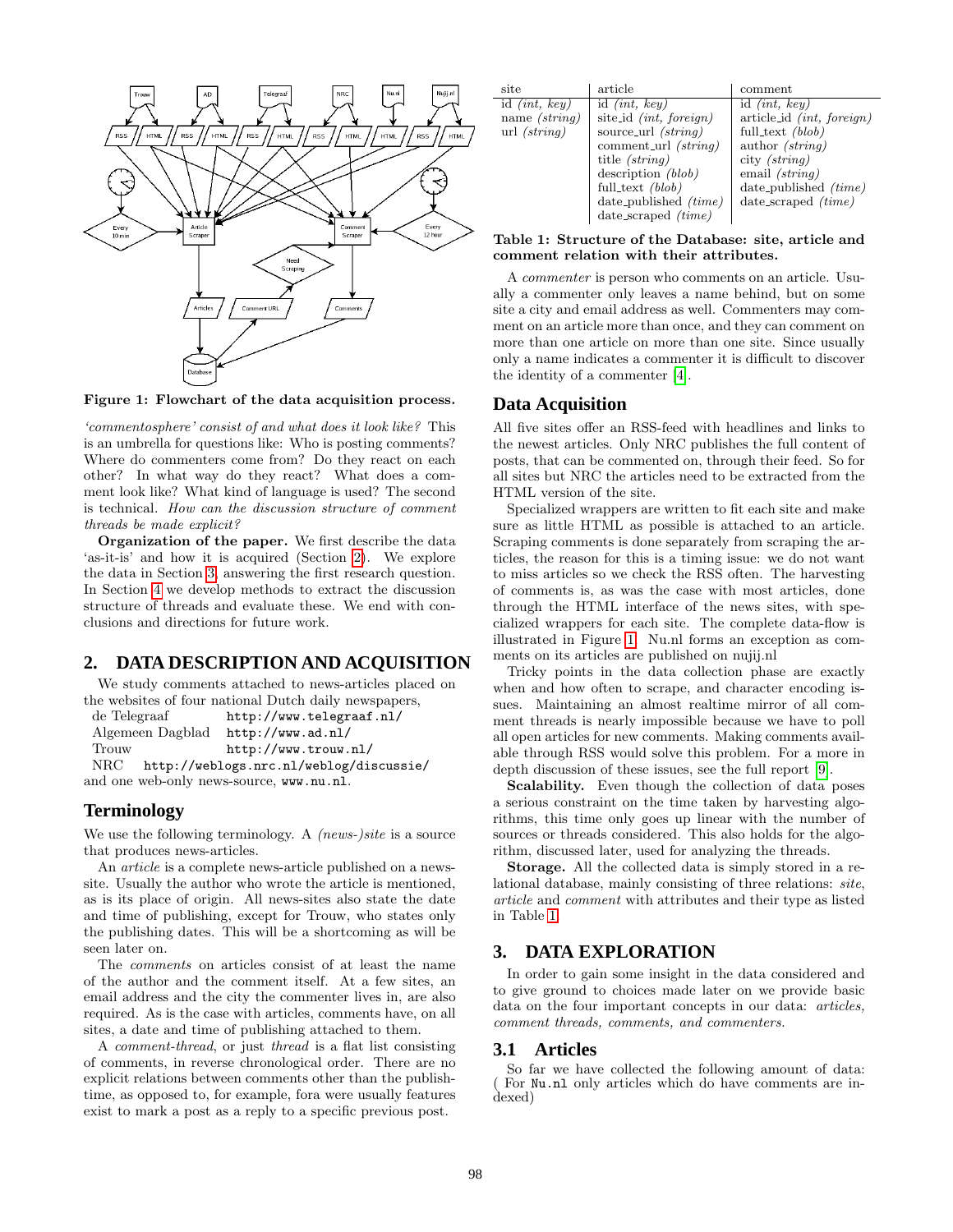| site       | days |       | articles allowing comments |
|------------|------|-------|----------------------------|
|            |      | total | avg. per day               |
| Trouw      | 47   | 285   |                            |
| AD         | 35   | 8139  | 232                        |
| Telegraaf  | 42   | 7198  | 171                        |
| Nu.nl      | 85   | 2109  | 24                         |
| <b>NRC</b> | 71   | 20    |                            |
|            |      | 17751 |                            |

The number of days that are included in the data set differ per site due to differences in feed lengths and site–policies. Trouw and NRC both show very low numbers of articles, compared to the other sites. This is due to the fact that both allow only a few articles to be commented on. Also, the numbers for Nu.nl are a little lower than those of AD and Telegraaf because only those articles with comments on nujij.nl are indexed.

#### **3.2 Comment threads**

A comment thread is a collection of comments all belonging to one article. The amount of threads and their average sizes per site is as follows:

| site       | articles      |      | number of | thread-size |     |     |
|------------|---------------|------|-----------|-------------|-----|-----|
|            | with comments |      | comments  |             |     |     |
|            | total         | %    |           | avg         | min | max |
| Trouw      | 80            | 28\% | 1297      | 16          |     | 88  |
| AD         | 3465          | 42\% | 33383     | 9           |     | 202 |
| Telegraaf  | 636           | 8%   | 45760     | 71          |     | 826 |
| Nu.nl      | 2088          | 99%  | 34165     | 16          |     | 689 |
| <b>NRC</b> | 19            | 95%  | 2557      | 134         | 34  | 314 |
|            | 3431          | 35%  | 117162    | 23          |     |     |

When are comments on an article generated? And for how long commenters keep publishing their comments. Figure [2](#page-3-0) gives an impression of the amount of comments that react on a article in the first week after an article has been published. The graph clearly shows a high peak right after the article was published, and then declining peaks, each 24 hours later. These peaks are the result of much less people commenting during the night. It should be noted that the width of a peak is partly a result of the spreading of publishing times of articles during the day.

Also note that peaks for the NRC site are much lower than the others, but they keep recurring for a much longer time; on the NRC site, commenters keep commenting on an article as much as a week after it was published. This as opposed to the curve for the Telegraaf that shows almost no new comments after as little as 36 hours after the article was published. This is not the effect of closing the comment thread, it stays open.

## **3.3 Comments**

We now look at some of the properties of comments itself. A tokenizer, as described in [\[10\]](#page-8-6), was used to split up comments in words and sentences. Figure [3](#page-4-1) shows the amounts of comments per article, and displays a similar power law as found for comments on blogs in [\[6\]](#page-8-7). We also compare the comment length and the number of comments of our corpus to the figures reported for comments on blogs in [\[6\]](#page-8-7):



<span id="page-3-0"></span>Figure 2: The average timing of publishing comments after an article is published, for a week. Note that the data for Trouw is left out because no publishing time is provided. Also note the differences in scaling on the x-axis, used to give a more detailed view of the first 48 hours.

|             |                                           | Comments on blogs Comments on news-articles |
|-------------|-------------------------------------------|---------------------------------------------|
|             | Comment length (words)                    |                                             |
| Mean        | 63                                        | 46                                          |
| StdDev 93   |                                           | 48                                          |
| Median      | -31                                       | 38                                          |
|             | Comments per post/news-article,           |                                             |
|             | excluding uncommented posts/news-articles |                                             |
| Mean        | 6.3                                       | 18.2                                        |
| StdDev 20.5 |                                           | 41.8                                        |
| Median      | 2                                         | 5                                           |

Figure [4](#page-4-2) plots the number of sentences used per comment against the portion of comments that have this number of sentences. There seem to be two types of curves here, the very steep and high ones around three sentences per post, for Telegraaf, AD and Nu.nl, and the much less steep ones having a peak around 6 sentences per post, for Trouw and NRC.

Another interesting property of comments is the length of sentences used in posts. This says something about the style used. Figure [5](#page-5-0) plots the average sentence length per comment against the portion of comments that have this property. As with the number of sentences, Trouw and NRC jump out again. The average sentence length in comments on articles for those two sites is around 13 words per sentence, while the other three sites have comments with an average sentence length of around 9 words.

Both the number of sentences and the average length of these sentence is significantly higher for comments on the NRC and Trouw site than they are on the other three sites. This means that comments on those two site are much more substantial.

## **3.4 Commenters**

Where a lot of research on blogs is ultimately directed at getting a picture of the blogger [\[6\]](#page-8-7), our interest in comments also derives from an interest in the persons behind the comments: the commenters. Of them, in most cases only a (nick?)name is known. But on some sites also the city they live in and their email address is given. As the names commenters use, are chosen by themselves, it is hard, if not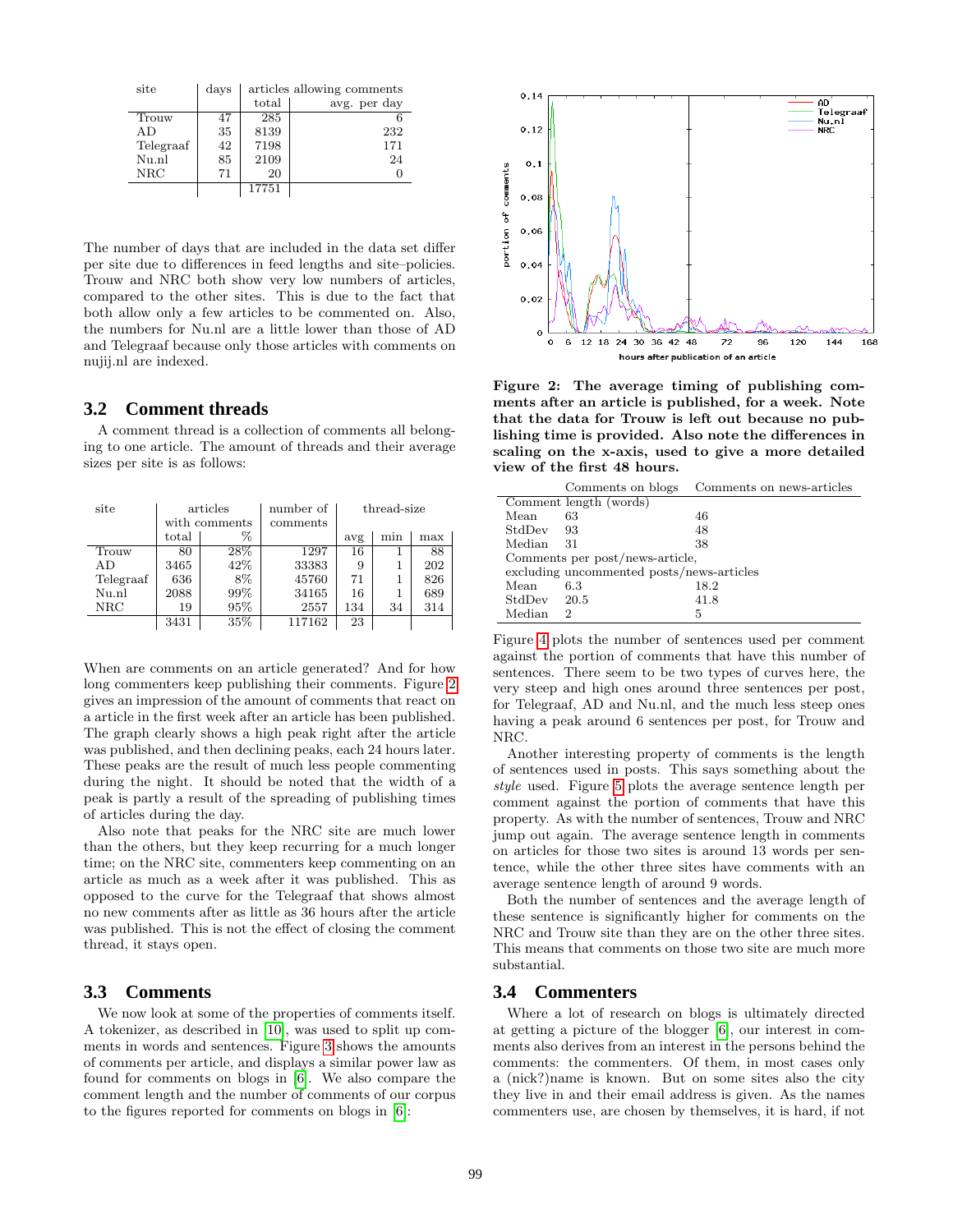

<span id="page-4-1"></span>Figure 3: Distribution of the amount of comments per news-article (with at least one comment).

impossible, to distinguish between two commenters that call themselves, for example, John. A manual inspection shows that adding a city often does not help: e.g., there are many "Jan, Amsterdam" pairs in our corpus. Other, more exotic names, seem to provide more evidence that the name is indeed referring to just one person but a 100% quarantee is never given. The cases were one can be sure, are those were an email address is provided, since these systems all work with authentication emails.

Even though the issues above are serious, it does give insight in the data when comments are grouped by email addresses and commenter names. The graph in Figure [6](#page-5-1) does this, and plots each commenter against the number of comments she posted. The graph shows the expected power law, with 50% of the comments being posted by less than 5% of the commenters. Of course, we should discount for the very common names, of which many appear in the top 100 of most posting commenters. How this should be done exactly is not clear, but even when these names are filtered out, it is evident that a large portion of the comments is produced by a relatively small number of people.

As some sites allow for entering a city-name, it is interesting to see what the geographical distribution of commenters is. Using the geocoder from Google  $Maps<sup>1</sup>$  $Maps<sup>1</sup>$  $Maps<sup>1</sup>$  all coordinates for cities given by commenters were requested. Those cities which coordinates in between ( $50°N$  3<sup>°</sup>W) and ( $54°N$  8<sup>°</sup>W), roughly the coordinates of a bounding box of the Netherlands, were selected and plotted in Figure [7.](#page-5-2) As can be seen, this plot resulted in quite a detailed map of the Netherlands with a high density of commenters in the so-called Randstad, which is the most highly populated area.

## <span id="page-4-0"></span>**4. THREAD STRUCTURE**

Commenters not only comment on news articles, they also react on other comments, using the news article commenting facility. We are interested in this "reacts-on" relation between comments in one thread. However, as was mentioned earlier, this relation is not explicit in the data; commenters do not have the option to comment on a specific comment,



<span id="page-4-2"></span>Figure 4: A histogram of the number of sentences per comment. Each point on a line indicates the portion of comments that has the number of sentences measured on the x-axis.

as is the case on most fora on the web. Consequently, for each news-article, its associated comment thread is just a flat list of comments. The only explicit relation between them is the later-then relation in publishing time.

We can model the reacts-on relation (a pair  $\langle x, y \rangle$ , where x reacts on y) between an article and a set of comments as a rooted directed acyclic graph (DAG). The nodes in this graph are the article and the comments and the arcs denote the reacts-on relation. The root is the article. The graph is directed and acyclic because one can only react on something which happened earlier: reacts-on is a sub-relation of the later-than relation. The structure is not a tree since it is possible for one comment to refer to more than one comment (and also to the article).

Commenters have no formal way of indicating that they refer to a comment, not to the news-article. They use a variety of techniques to indicate the relation, ranging from citing an authors' name, quoting part of a comment, to being completely absent (most probably, referring to the last posted comment). Here is a sample of observations:

- 1. Referring happens by citing an authors' name ('Eens met "bringer of torture"')
- 2. One comment can refer to more than one author ('Bravo Djieff en Frabkster')
- 3. The '@' character may be used to indicate a reference. (@ouwerocker)
- 4. A citation usually seems to refer to the latest post by the cited author.
- 5. A referring statement might be misspelled (Frabkster instead of Frankster).

Using the commenter's name is a frequently used technique but not the only one. In this paper, we will only attempt to extract reacts-on relations that involve citing an author's name. We do, however, allow for misspellings in the referring statement and multiple relations from and to a comment.

<span id="page-4-3"></span> $^1$ see: http://www.google.com/apis/maps/documentation/ index.html#Geocoding HTTP Request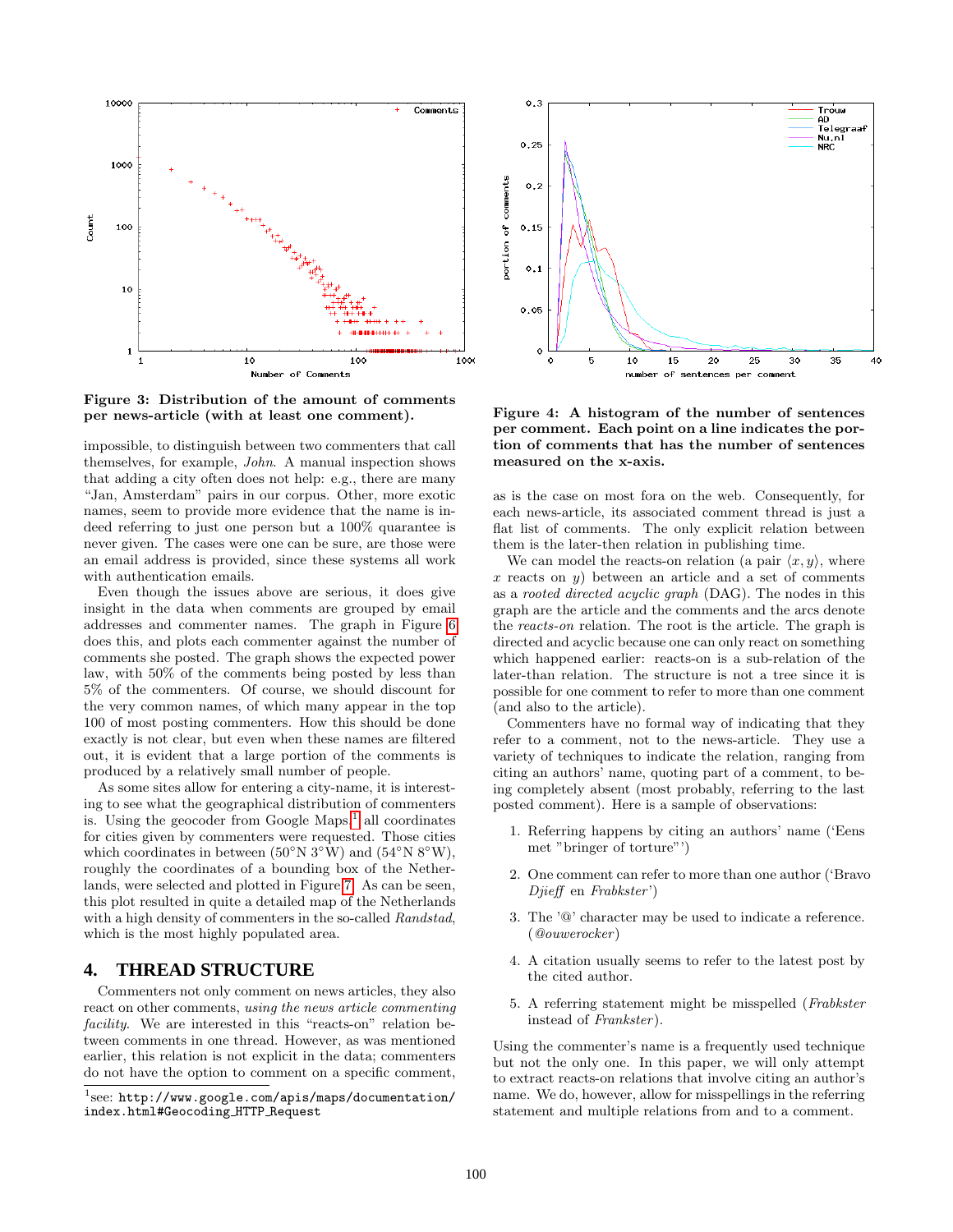

<span id="page-5-0"></span>Figure 5: A histogram of the average length of sentences, in words, per comment. The sentence length is averaged per comment and the size of the portion of comments having the same average sentence length is plotted against the sentence length.



<span id="page-5-1"></span>Figure 6: Commenters' names are grouped by email address and name and are then plotted against the number of comments they posted. The top and bottom axis correspond, the left and right axis do not. The left axis belongs to the red (falling) curve, the right to the (rising) green curve. Less than 5% of the commenters post 50% of the comments.

We can define this reacts-on relation declaratively as follows:

comment  $x$  reacts-on comment  $y$  if  $x$  is published later then  $y$ , and (a minor spelling variation of) the commenter's name of  $y$  appears in  $x$ .

The difficult part, as witnessed by the given examples, is the operationalization of the second clause: when do we say that a name appears in a comment? We will give three different implementations and show that a combination of them yields the best results.



<span id="page-5-2"></span>Figure 7: The geographical location of commenters, between (50<sup>°</sup>N 3<sup>°</sup>W) and (54<sup>°</sup>N 8<sup>°</sup>W), plotted for the sites that support this. Trouw data is plotted on top of AD data, which is plotted on top of Telegraaf data since the Telegraaf, followed by AD, had most data available. The contours of the Netherlands and the most densely populated areas in the Netherlands can easily be recognized.

#### **4.1 Experimental setup**

We created a hand-annotated dataset consisting of 4 commentthreads, one for each news-site. The threads were picked semi-randomly, that is, we ensured that they were rather long and had relations occurring in them. We could not find any thread for the news-site Trouw which had reactions on  $comments<sup>2</sup>$  $comments<sup>2</sup>$  $comments<sup>2</sup>$ . The dataset consists of 478 comments in which 193 reacts-on relations between comments were identified by hand. Table [2](#page-5-4) gives a breakdown per site.

<span id="page-5-4"></span>

| news-site | comments | relations |
|-----------|----------|-----------|
| A D       | 34       |           |
| Teleg.    | 56       |           |
| Nu.nl     | 313      | 163       |
| NRC       | 75       | 13        |
| Total     | 47×      | 193       |

Table 2: Breakdown of the hand annotated dataset per news-site.

The task is the following: given a comment-thread, we need to identify pairs  $(x,y)$  of messages in the thread such that they agree with was annotated by hand. Now we describe our baseline algorithm for identifying the reacts-on relation between comments. It implements the clue commenters name appears in comment by a case-insensitive string match between each preceding commenter and the full text of the current comment. A problem with this method is that it will find names included in normal words as well (e.g., Boy in loverboy). On the other hand, a more sophisticated method that would look at word boundaries, would have difficulties with names spanning more than one word

<span id="page-5-3"></span><sup>&</sup>lt;sup>2</sup>This is the only news-site which in advance inspects and possibly edits all comments left behind on their website.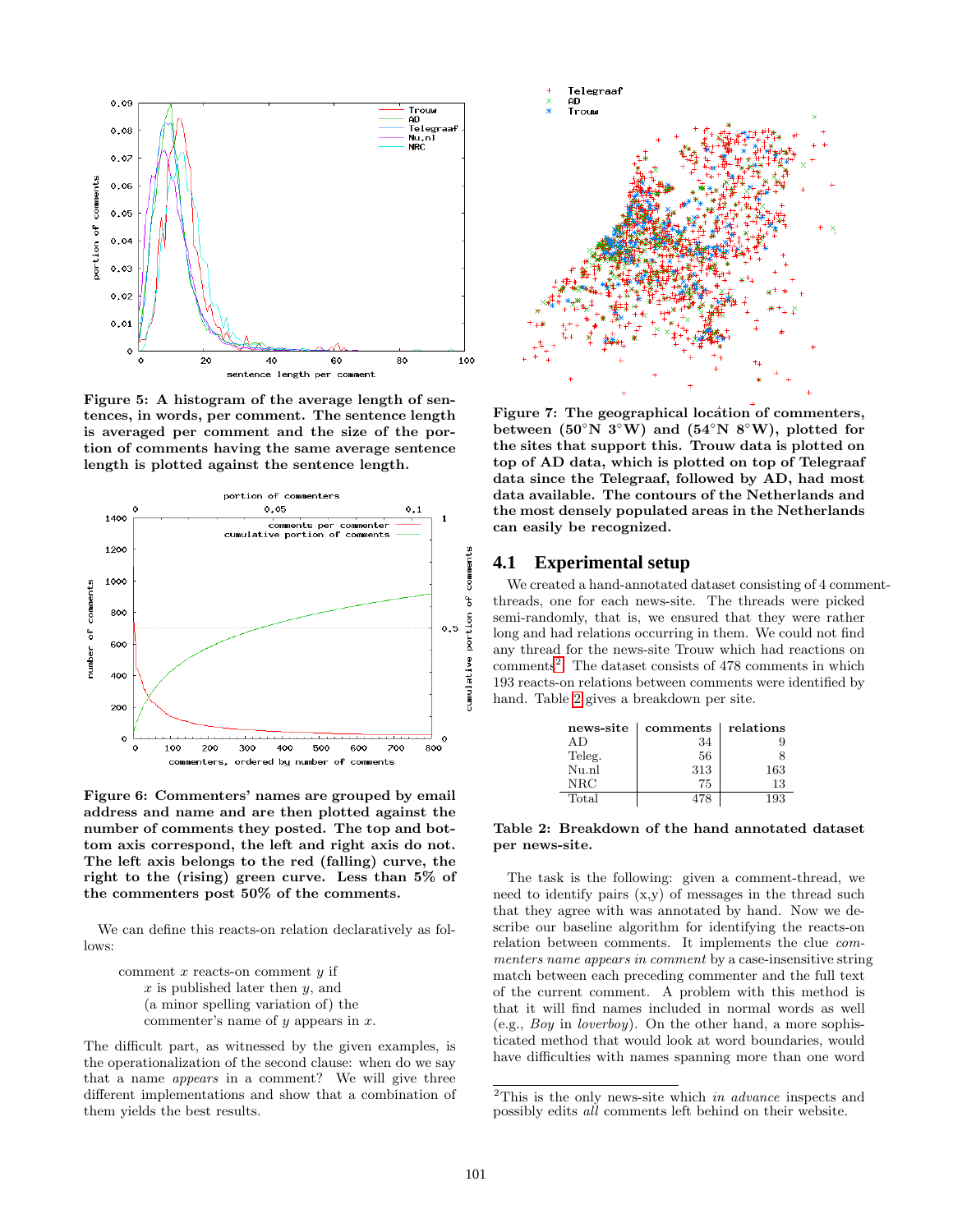| <b>Algorithm 1 Baseline</b>                     |
|-------------------------------------------------|
| initialize the set of Commenters as $\emptyset$ |
| order Thread ascending by time                  |
| for each comment $\in$ Thread do                |
| for each commenter $\in$ Commenters do          |
| if commenter_of(comment) $\neq$ commenter then  |
| if in_string(comment, commenter) then           |
| assert reacts_on(last_post_of(commenter), com-  |
| ment)                                           |
| end if                                          |
| end if                                          |
| end for                                         |
| add commenter_of(comment) to Commenters         |
| end for                                         |

<span id="page-6-0"></span>in Algorithm [1.](#page-6-0) (i.e.: bringer of torture). The baseline method is illustrated

We evaluate the number of reaction-pairs that we do find, and the number of found pairs that are indeed reactionpairs. For this, we use the standard information retrieval measures recall, precision and the  $F_1$  measure to evaluate our implementations [\[1\]](#page-8-8). The results of the baseline method on the hand annotated dataset are in Table [3.](#page-6-1)

|         | recall | precision | F1     |
|---------|--------|-----------|--------|
| A D     | 0.8888 | 0.2580    | 0.4000 |
| Teleg.  | 0.3750 | 0.1363    | 0.2000 |
| Nu.nl   | 0.4723 | 0.5789    | 0.5202 |
| NRC     | 0.6923 | 0.1764    | 0.2812 |
| Average | 0.6071 | 0.2874    | 0.3901 |

Table 3: Recall, precision and the  $F_1$  measure for the baseline method.

It is often, as it is here, easy to get a high recall, at the cost of a low precision, by simply returning all possible relations, and vice verse. Our objective, therefore, is to maximize both recall and precision at the same time.

#### **4.2 Mining thread structure**

We will describe three methods for mining the reacts-on relation. The methods are complementary to a certain extent, so it makes sense to combine them. We find an optimal combination using machine learning techniques, which indeed has the highest recall and precision. On a high level, the three methods are the following:

- method B: Word boundaries Like the baseline, but do not match substrings, but sets of tokens.
- method C: POS-tagging plus loose match Do a partof-speech tagging of all comments. A name and a word in a comment match if the word is tagged as a proper noun and is similar to the name. This method takes care of spelling variations.
- method D: @-trigger plus loose match A name and an n-gram match if the n-gram is preceded by the @ symbol and the name and n-gram are similar.

The results of these three methods compared to the baseline are given in Table [4.](#page-6-2) We first briefly discuss the three methods and then look at the combination.

<span id="page-6-2"></span>

|   | recall |                          | precision |        | $_{\rm F_1}$ |        |
|---|--------|--------------------------|-----------|--------|--------------|--------|
|   |        | δ                        |           |        |              |        |
|   | 0.6071 | $\overline{\phantom{a}}$ | 0.2874    |        | 0.3901       |        |
| в | 0.6638 | 0.0567                   | 0.8307    | 0.5432 | 0.7379       | 0.3477 |
| C | 0.4978 | $-0.1093$                | 0.9335    | 0.6460 | 0.6493       | 0.2591 |
| D | 0.3883 | $-0.2188$                | 0.9489    | 0.6615 | 0.5511       | 0.1609 |

Table 4: Precision, recall and F-measure compared to the baseline. Figures are averaged over all sites. A indicates the baseline, B through D match the methods listed above.

#### *Word boundaries.*

In this method we tokenize both the commenter's name and the comment, and check whether the first list of tokens occurs as a sublist of the second list of tokens. Both precision and recall show an improvement over the baseline. The improvement in precision was to be expected, and was caused by the fact that the baseline identified many false positives due to falsely identifying references within words. The slight improvement in recall might come as a surprise. This is due the normalization of white-space conducted by the tokenizer. In the original data white-spaces in the author's name do not always match the white-spaces in the candidates causing the baseline to miss these reacts-on relations.

#### *POS tagging and loose match.*

<span id="page-6-1"></span>This method tries to account for the fact that commenters' names are not always spelled in the same way as they appear: in our corpus we encountered spelling mistakes, change of capitalization, and even abbreviations of names. So, instead of a strict string similarity, we opt for a loose match. In order to keep a high precision we want to limit the words that we try to match to those being tagged as proper names or proper nouns by a part-of-speech tagger.

To match two strings more loosely, the Ratcliff/Obershelp [\[8\]](#page-8-9) similarity measure is used. This measure is based on the longest common substring that two strings share. It finds the longest substring and then recursively finds the longest substrings on either side of it. When the sum of the lengths of all matching substrings is denoted as  $match(w_1, w_2)$  and the sum of the lengths of both strings as  $length(w_1)+length(w_2)$ the measure is:

$$
similarity(w_1, w_2) = \frac{2 \cdot match(w_1, w_2)}{length(w_1) + length(w_2)}
$$

For example, the strings willem-jan and willem (both are dutch first names) have the following similarity measure:

$$
similarity(\text{jan-willem}, \text{willem}) = \frac{2 \cdot 6}{10 + 6} = 0.75
$$

The measure can be used as a threshold when comparing two strings. A threshold of 0 would match all strings to each other. A threshold of 1 would only match identical strings.

Setting the right threshold is not trivial, so we experimented with different values, see Figure [9.](#page-7-0) The results reported in Table [4](#page-6-2) are based on a threshold of 0.85, which has the maximal  $F_1$  value. Precision increases over both the baseline and the word-boundary method, but the recall goes down. The drop in recall is mainly due to multi-token names which the POS tagger does not recognize.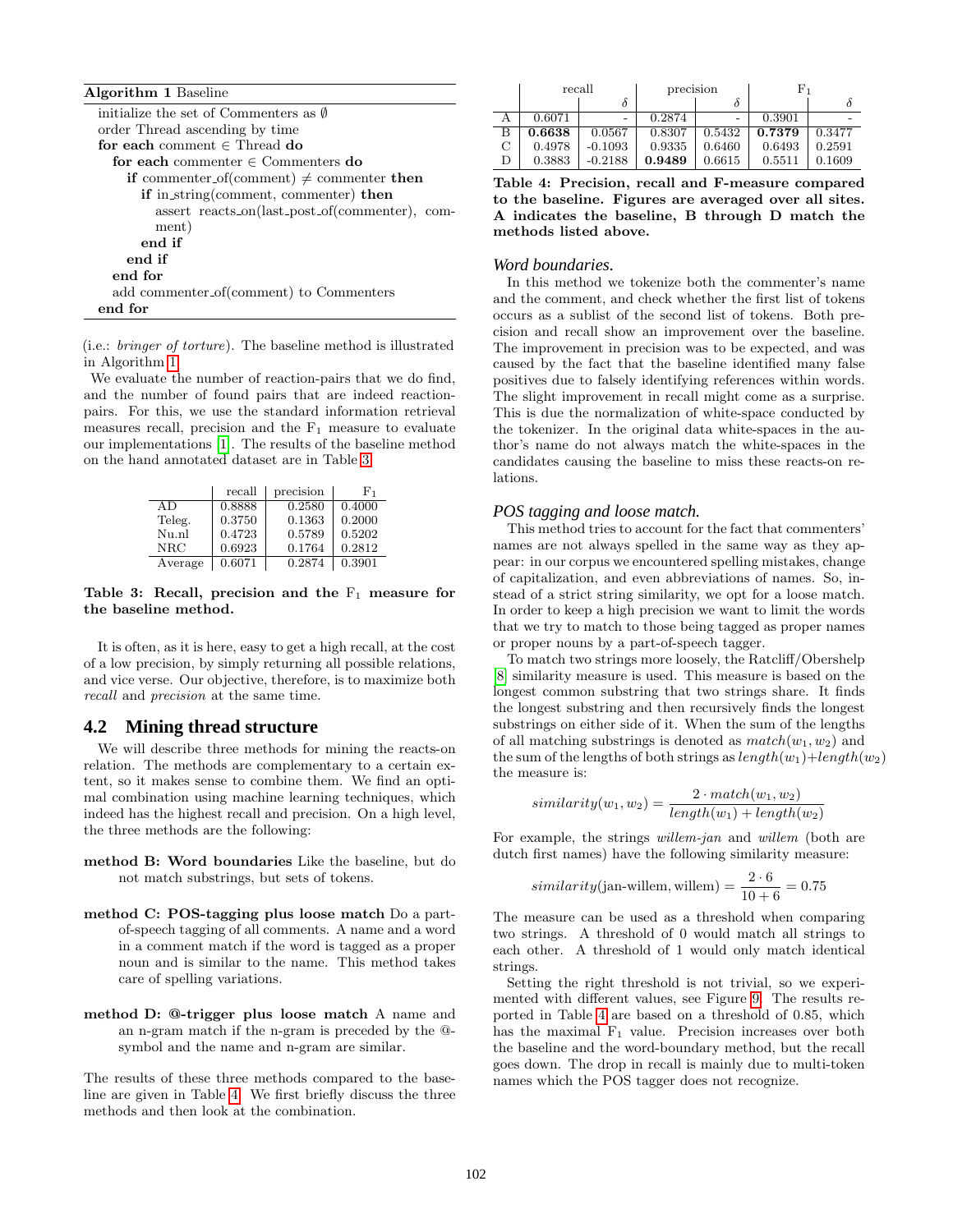

Figure 8: A decision tree, using various features that decides whether a relation between two posts is present. (method B is the *word boundary*, method C the  $POS-tagging$  method). Also, the areas where different methods are used are depicted by colored circles. The *word boundary* method is blue, the POS-tagging method is red and the @-trigger method is yellow.



<span id="page-7-0"></span>Figure 9: Precision, recall and F-measure curves for different string similarity thresholds, using the POS-tagging method.In this plot the measures for all news-sites are averaged.

#### *@-Trigger and loose-matching.*

Based on evidence found during the manual investigation, it makes sense to exploit the @-character as a trigger for finding references. The idea is that a word, or words, following an @-character are very likely to refer to a previous author. Therefore, these words are handled as candidates, similar to the POS-tagging case. After the candidates have been identified, they need to be matched to commenters. Again we use loose matching. The recall of this method is not very high. This is caused by the fact that only a few references are preceded by an @-character. As expected, precision is very high.

#### <span id="page-7-1"></span>**4.3 Combining the methods**

The three methods all have a fairly low recall of 0.39 to 0.66, but a high precision of 0.83 to 0.95. Knowing that they are all based on different ways of finding candidates and deciding on candidates, it is likely that the sets of correctly identified relations they return do not completely overlap. If this were true, combining the three methods would lead to an improvement of the recall while a high precision could be maintained.

One way of combining the methods, which is similar to the methodology used in [\[6\]](#page-8-7), is to let each of the three methods generate their candidates for the annotated threads, and train a classifier on this data, which then can be used to classify candidates for all threads. The supervised machine learning algorithm, that creates the classifier, needs a set of features of (commenter's name, candidate) pairs to base its classifier on. We use the following features:

- Method. A binary attribute for each of the three methods, set to true if the method puts the pair in the reacts-on relation.
- Similarity between candidate and author's name, measured using the Ratcliff/Obershelp similarity. Candidates found using method B are given a string similarity of 1.
- Temporal distance between two posts, measured in the number of comments that separate the comment in which the candidate appears and the comment it might be referring to.
- The news-site that is the source of the thread, is added as a nominal attribute.